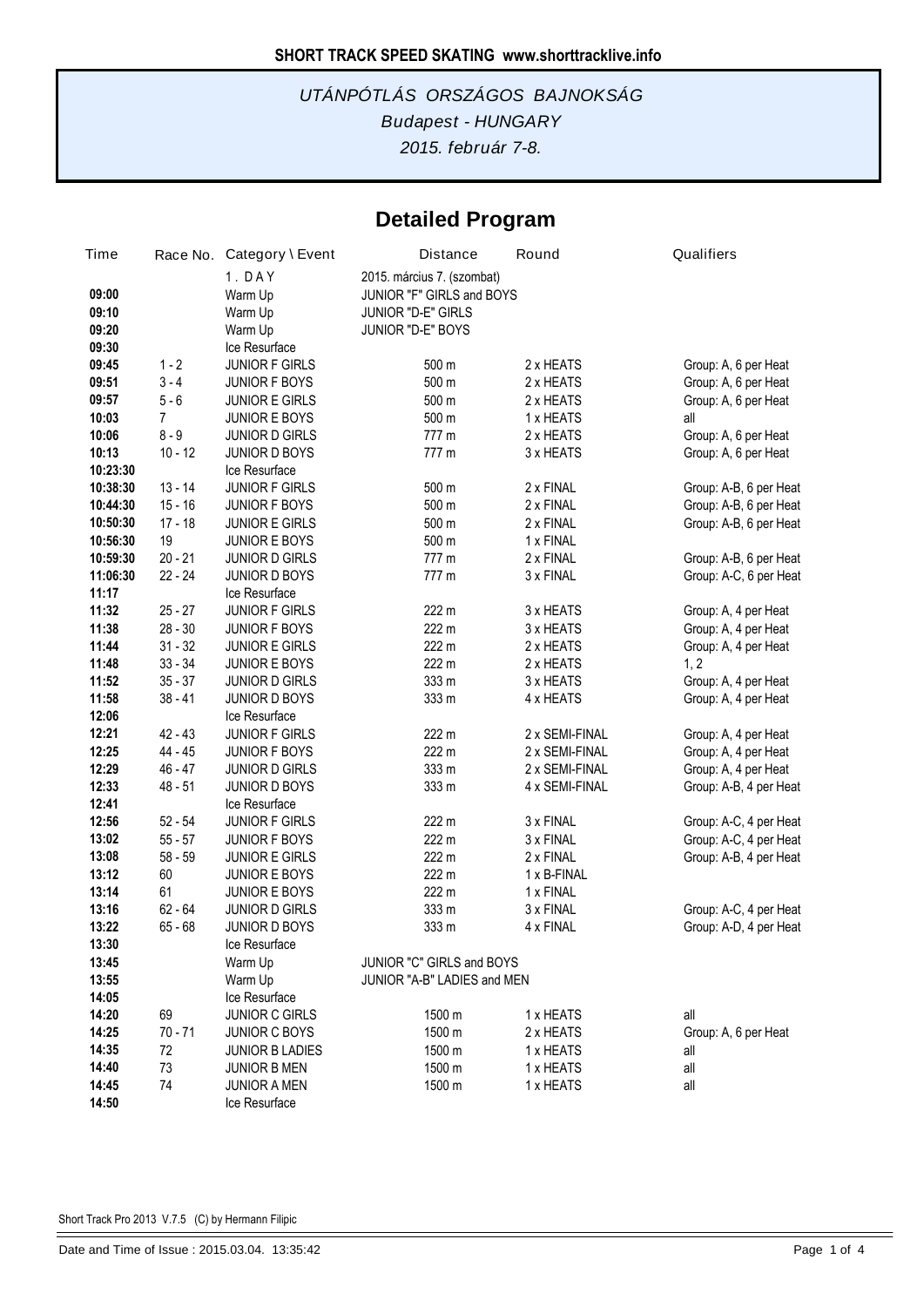# **Detailed Program**

| Time  | Race No.  | Category \ Event       | Distance | Round          | Qualifiers             |
|-------|-----------|------------------------|----------|----------------|------------------------|
| 15:05 | 75        | <b>JUNIOR C GIRLS</b>  | 1500 m   | 1 x FINAL      |                        |
| 15:10 | $76 - 77$ | <b>JUNIOR C BOYS</b>   | 1500 m   | 2 x FINAL      | Group: A-B, 6 per Heat |
| 15:20 | 78        | <b>JUNIOR B LADIES</b> | 1500 m   | 1 x FINAL      |                        |
| 15:25 | 79        | <b>JUNIOR B MEN</b>    | 1500 m   | 1 x FINAL      |                        |
| 15:30 | 80        | <b>JUNIOR A MEN</b>    | 1500 m   | 1 x FINAL      |                        |
| 15:35 |           | Ice Resurface          |          |                |                        |
| 15:50 | $81 - 82$ | <b>JUNIOR C GIRLS</b>  | 500 m    | 2 x HEATS      | 1, 2                   |
| 15:56 | $83 - 85$ | <b>JUNIOR C BOYS</b>   | 500 m    | 3 x HEATS      | Group: A, 4 per Heat   |
| 16:05 |           | Ice Resurface          |          |                |                        |
| 16:20 | 86        | <b>JUNIOR B LADIES</b> | 500 m    | 1 x HEATS      | all                    |
| 16:23 | 87        | <b>JUNIOR B MEN</b>    | 500 m    | 1 x HEATS      | all                    |
| 16:26 | $88 - 89$ | <b>JUNIOR C BOYS</b>   | 500 m    | 2 x SEMI-FINAL | Group: A, 4 per Heat   |
| 16:32 | 90        | <b>JUNIOR A MEN</b>    | 500 m    | 1 x HEATS      | all                    |
| 16:35 |           | Ice Resurface          |          |                |                        |
| 16:50 | 91        | <b>JUNIOR C GIRLS</b>  | 500 m    | 1 x B-FINAL    |                        |
| 16:53 | 92        | <b>JUNIOR C GIRLS</b>  | 500 m    | 1 x FINAL      |                        |
| 16:56 | $93 - 95$ | <b>JUNIOR C BOYS</b>   | 500 m    | 3 x FINAL      | Group: A-C, 4 per Heat |
| 17:05 | 96        | <b>JUNIOR B LADIES</b> | 500 m    | 1 x FINAL      |                        |
| 17:08 | 97        | <b>JUNIOR B MEN</b>    | 500 m    | 1 x FINAL      |                        |
| 17:11 | 98        | <b>JUNIOR A MEN</b>    | 500 m    | 1 x FINAL      |                        |
| 17:14 |           | Ice Resurface          |          |                |                        |
| 17:29 | 99        | <b>RELAY E-F GIRLS</b> | 2000 m   | 1 x FINAL      |                        |
| 17:35 | 100       | <b>RELAY E-F BOYS</b>  | 2000 m   | 1 x FINAL      |                        |
| 17:41 | 101       | RELAY C-D GIRLS        | 2000 m   | 1 x FINAL      |                        |
| 17:47 | 102       | <b>RELAY C-D BOYS</b>  | 2000 m   | 1 x FINAL      |                        |
| 17:53 |           | End of the Day         |          |                |                        |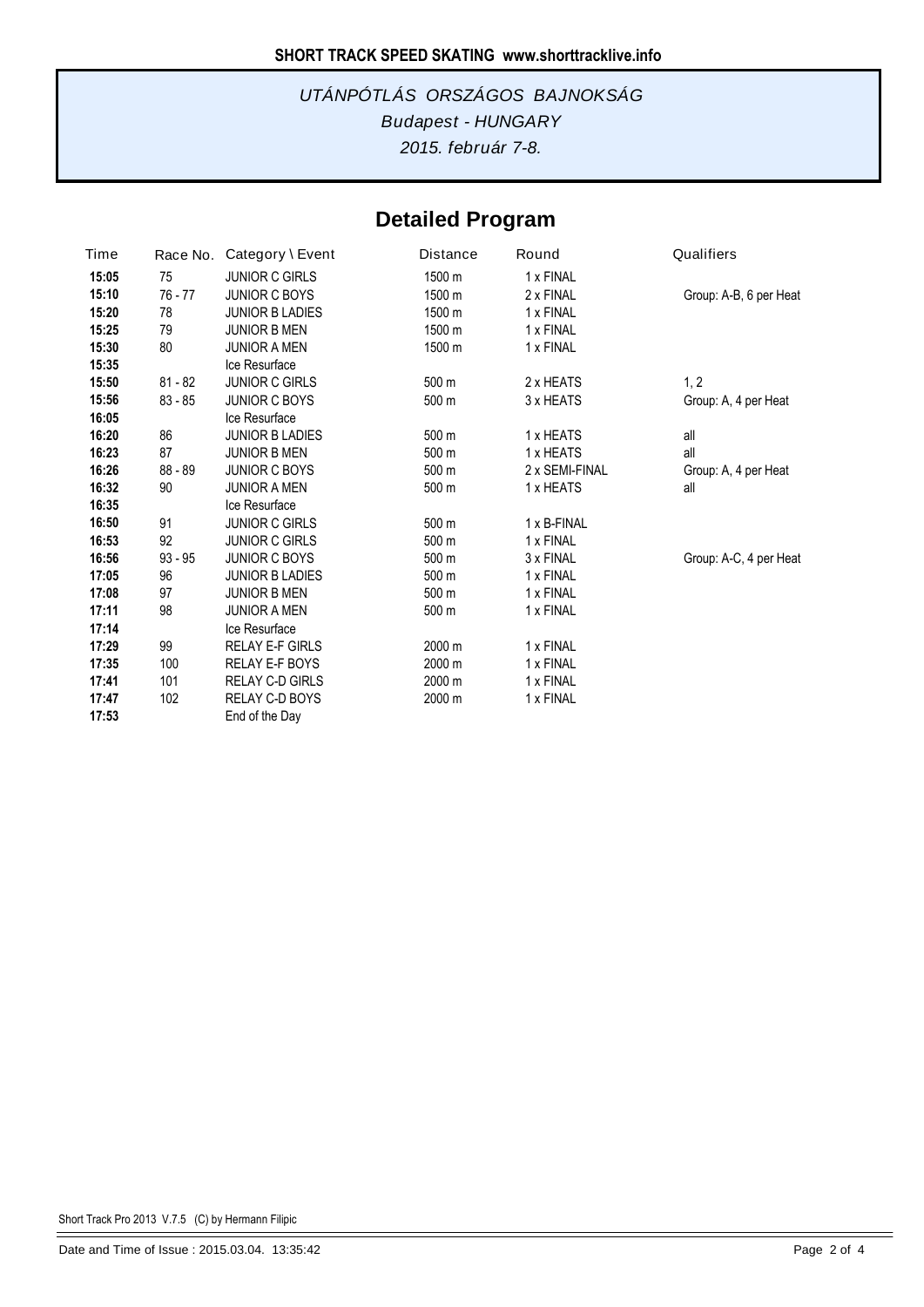# **Detailed Program**

| Time     |             | Race No. Category \ Event | <b>Distance</b>             | Round           | Qualifiers             |  |  |
|----------|-------------|---------------------------|-----------------------------|-----------------|------------------------|--|--|
|          |             | 2. DAY                    | 2015. március 8. (vasárnap) |                 |                        |  |  |
| 08:00    |             | Warm Up                   | JUNIOR "F" GIRLS and BOYS   |                 |                        |  |  |
| 08:10    |             | Warm Up                   | JUNIOR "D-E" GIRLS          |                 |                        |  |  |
| 08:20    |             | Warm Up                   | JUNIOR "D-E" BOYS           |                 |                        |  |  |
| 08:30    |             | Warm Up                   | JUNIOR "C" GIRLS and BOYS   |                 |                        |  |  |
| 08:40    |             | Warm Up                   | JUNIOR "A-B" LADIES and MEN |                 |                        |  |  |
| 08:50    |             | Ice Resurface             |                             |                 |                        |  |  |
| 09:05    | $103 - 105$ | JUNIOR F GIRLS            | 333 m                       | 3 x HEATS       | Group: A, 4 per Heat   |  |  |
| 09:11    | $106 - 108$ | JUNIOR F BOYS             | 333 m                       | 3 x HEATS       | Group: A, 4 per Heat   |  |  |
| 09:17    | 109 - 110   | <b>JUNIOR E GIRLS</b>     | 333 m                       | 2 x HEATS       | Group: A, 4 per Heat   |  |  |
| 09:21    | 111 - 112   | <b>JUNIOR E BOYS</b>      | 333 m                       | 2 x HEATS       | 1, 2                   |  |  |
| 09:25    |             | Ice Resurface             |                             |                 |                        |  |  |
| 09:40    | $113 - 115$ | <b>JUNIOR D GIRLS</b>     | 500 m                       | 3 x HEATS       | Group: A, 4 per Heat   |  |  |
| 09:49    | 116 - 119   | <b>JUNIOR D BOYS</b>      | 500 m                       | 4 x HEATS       | Group: A, 4 per Heat   |  |  |
| 10:01    | 120 - 121   | <b>JUNIOR C GIRLS</b>     | 1000 m                      | 2 x HEATS       | 1, 2                   |  |  |
| 10:09    | 122 - 124   | JUNIOR C BOYS             | 1000 m                      | 3 x HEATS       | Group: A, 4 per Heat   |  |  |
| 10:21    |             | Ice Resurface             |                             |                 |                        |  |  |
| 10:36    | 125 - 126   | JUNIOR F GIRLS            | 333 m                       | 2 x SEMI-FINAL  | Group: A, 4 per Heat   |  |  |
| 10:40    | 127 - 128   | <b>JUNIOR F BOYS</b>      | 333 m                       | 2 x SEMI-FINAL  | Group: A, 4 per Heat   |  |  |
| 10:44    | 129 - 130   | <b>JUNIOR D GIRLS</b>     | 500 m                       | 2 x SEMI-FINAL  | Group: A, 4 per Heat   |  |  |
| 10:50    | 131 - 134   | <b>JUNIOR D BOYS</b>      | 500 m                       | 4 x SEMI-FINAL  | Group: A-B, 4 per Heat |  |  |
| 11:02    |             | Ice Resurface             |                             |                 |                        |  |  |
| 11:17    | 135 - 136   | JUNIOR C BOYS             | 1000 m                      | 2 x SEMI-FINAL  | Group: A, 4 per Heat   |  |  |
| 11:25    | 137         | <b>JUNIOR B LADIES</b>    | 1000 m                      | 1 x HEATS       | all                    |  |  |
| 11:29    | 138         | <b>JUNIOR B MEN</b>       | 1000 m                      | 1 x HEATS       | all                    |  |  |
| 11:33    | 139         | <b>JUNIOR A MEN</b>       | 1000 m                      | 1 x HEATS       | all                    |  |  |
| 11:37    |             | Ice Resurface             |                             |                 |                        |  |  |
| 11:52    | 140 - 142   | <b>JUNIOR F GIRLS</b>     | 333 m                       | 3 x FINAL       | Group: A-C, 4 per Heat |  |  |
| 11:58    | 143 - 145   | <b>JUNIOR F BOYS</b>      | 333 m                       | 3 x FINAL       | Group: A-C, 4 per Heat |  |  |
| 12:04    | 146 - 147   | <b>JUNIOR E GIRLS</b>     | 333 m                       | 2 x FINAL       | Group: A-B, 4 per Heat |  |  |
| 12:08    | 148         | <b>JUNIOR E BOYS</b>      | 333 m                       | 1 x FINAL       |                        |  |  |
| 12:10    | 149         | JUNIOR E BOYS             | 333 m                       | 1 x B-FINAL     |                        |  |  |
| 12:12    | 150 - 152   | <b>JUNIOR D GIRLS</b>     | 500 m                       | 3 x FINAL       | Group: A-C, 4 per Heat |  |  |
| 12:21    | 153 - 156   | <b>JUNIOR D BOYS</b>      | 500 m                       | 4 x FINAL       | Group: A-D, 4 per Heat |  |  |
| 12:33    |             | Ice Resurface             |                             |                 |                        |  |  |
| 12:48    | 157         | <b>JUNIOR C GIRLS</b>     | 1000 m                      | 1 x B-FINAL     |                        |  |  |
| 12:52    | 158         | <b>JUNIOR C GIRLS</b>     | 1000 m                      | 1 x FINAL       |                        |  |  |
| 12:56    | 159 - 161   | <b>JUNIOR C BOYS</b>      | 1000 m                      | 3 x FINAL       | Group: A-C, 4 per Heat |  |  |
| 13:08    | 162         | <b>JUNIOR B LADIES</b>    | 1000 m                      | 1 x FINAL       |                        |  |  |
| 13:12    | 163         | <b>JUNIOR B MEN</b>       | 1000 m                      | 1 x FINAL       |                        |  |  |
| 13:16    | 164         | <b>JUNIOR A MEN</b>       | 1000 m                      | 1 x FINAL       |                        |  |  |
| 13:20    |             | Ice Resurface             |                             |                 |                        |  |  |
| 13:35    | 165         | <b>JUNIOR F GIRLS</b>     | 777 m                       | 1 x SUPER FINAL | 6 best with FP         |  |  |
| 13:38:30 | 166         | <b>JUNIOR F BOYS</b>      | 777 m                       | 1 x SUPER FINAL | 6 best with FP         |  |  |
| 13:42    | 167         | <b>JUNIOR E GIRLS</b>     | 1000 m                      | 1 x SUPER FINAL | 6 best with FP         |  |  |
| 13:46    | 168         | <b>JUNIOR E BOYS</b>      | 1000 m                      | 1 x SUPER FINAL | 6 best with FP         |  |  |
| 13:50    | 169         | <b>JUNIOR D GIRLS</b>     | 1000 m                      | 1 x SUPER FINAL | 6 best with FP         |  |  |
| 13:54    | 170         | JUNIOR D BOYS             | 1000 m                      | 1 x SUPER FINAL | 6 best with FP         |  |  |

Short Track Pro 2013 V.7.5 (C) by Hermann Filipic